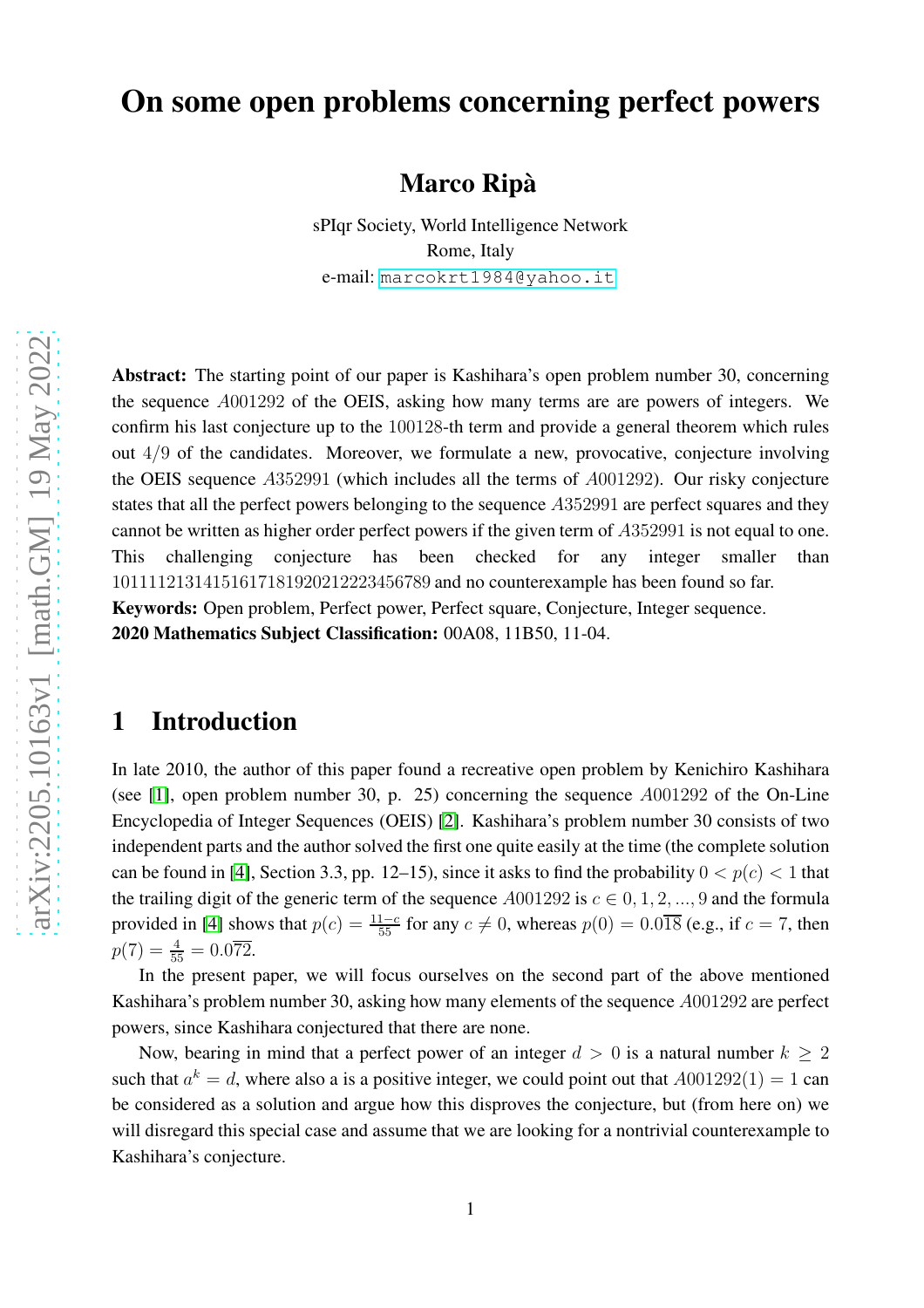Lastly, Section 3 is to devoted to introducing a (quite improbable) conjecture concerning perfect powers belonging to the OEIS sequence A352991 [\[5\]](#page-7-3), [\[6\]](#page-7-4).

#### 2 The exclusion criterion

In order to be clear on the invoked OEIS sequences, let us introduce a few useful definitions.

**Definition 1.** We define the m-th term of the OEIS sequence  $A007908$  as  $A007908(m) := 123$ .... $(m-1)$  m, where  $m \in \mathbb{Z}^+$ .

**Definition 2.** We define the sequence  $A001292$  of the OEIS as the concatenations (sorted in ascending order) of every cyclic permutation of the elements of the sequence A007908 (e.g., given  $m = 3$ ,  $A001292(A007908(3)) = 123, 231, 312$ .

Definition 3. We define the OEIS sequence A352991 as the concatenation of all the distinct permutations of the first strictly positive m integers, sorted into ascending order (e.g., 12345671089 is a term of the sequence, while 12345670189 does not belong to A352991, even if all the digits of the string 123...910 appear once and only once, since "10" is missed).

After having checked the first 100128 terms of the sequence A001292 (see Appendix), exploring any exponent at or above two, we have not found any perfect power, so that Kashihara's conjecture has been verified up to  $10^{1235}$  (i.e., the 100129-th term of A001292 is the smallest cyclic permutation of  $A007908(448)$  and is greater than  $10^{1235}$  by construction). Moreover, we can prove the following Theorem 1, concerning the sequence A352991 which includes every term of A001292.

**Theorem 1.** For any  $m > 1$ ,  $A352991(n)$  cannot be a perfect power of an integer if  $A352991(n)$ is a permutation of  $A007908(m)$  and  $m : m \equiv \{2, 3, 5, 6\} \pmod{9}$ .

*Proof.* By definition,  $A007908(m)$  [\[3\]](#page-7-5) cannot be a perfect power if  $123$ ...  $(m-1)$  m is divisible by 3 and it is not divisible by  $3^2$ . Thus, from the well-known divisibility by 3 and 9 criteria,  $m:(3\mid\sum_{j=1}^m j)\wedge (3^2\nmid\sum_{j=1}^m j)$  is a sufficient, but not necessary, condition for letting us disregard any permutation of 123...  $(m-1)$  m (i.e., given m, if a generic permutation of  $A007908(m)$ ) is divisible by 3 and is not congruent to 0(mod 9), then all the permutations of  $A007908(m)$  are divisible by 3 once and only once, since the commutativity property holds for addition).

It follows that, for any  $n \in \mathbb{Z}^+$ ,  $A352991(n)$  cannot be a perfect power if it is a permutation of the string  $123$ ...  $(m-1)$  m, where m is such that  $A134804(m)$  is divisible by 3. Therefore, the residue modulo 9 of every perfect power belonging to A352991 cannot be 2 or 3 or 5 or 6, and this concludes the proof of Theorem 1.  $\Box$ 

Corollary 1. Kashihara's conjecture is true for the concatenation of any cyclic permutation of  $A007908(m)$ , where  $m : m \equiv \{2, 3, 5, 6\} \pmod{9} \lor m < 448$ .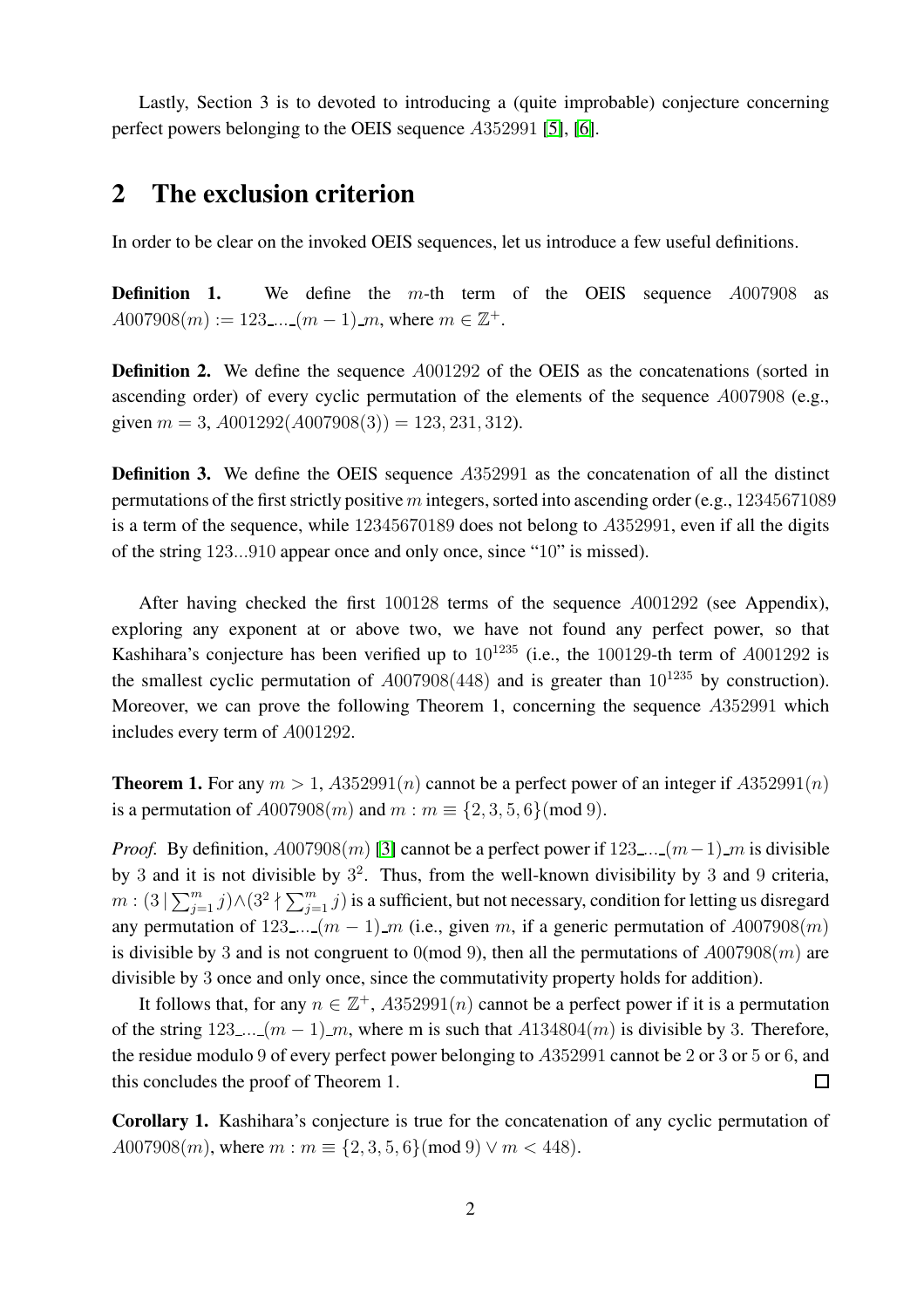*Proof.* We observe that  $A001292$  is a subsequence of  $A352991$  [\[2\]](#page-7-1), [\[5\]](#page-7-3). By invoking Theorem 1, we can state that every perfect power candidate has to be the concatenation of a (cyclic) permutation of  $A007908(m)$ , where m is such that  $m : m \equiv \{2, 3, 5, 6\} \pmod{9}$ . On the other hand, all the remaining terms up to 99.100.101... 445.446.447.1.2.3... 96.97.98 have been directly checked (see Appendix for details) and no perfect power has been found.

Therefore, Corollary 1 confirms Kashihara's conjecture for any term of  $A001292$  such that m is congruent to  $\{2, 3, 5, 6\}$  (mod 9) or  $m \leq 447$ .  $\Box$ 

**Corollary 2.**  $\nexists n : A353025(n) \equiv \{2, 3, 4, 5, 6, 7, 8\} \pmod{9}$ , and any term of A001292 cannot be a perfect power if its digital root is not equal to 0 or 1.

*Proof.* Trivially,  $10 \equiv 1 \pmod{9}$  and also  $(1 + 0) \equiv 1 \pmod{9}$ , so that any positive integer is congruent modulo 9 to its digital root.

Now, we observe that any terms of A001292 belongs to A353025.

Since from Theorem 1 it follows that every term of the sequence A353025 [\[6\]](#page-7-4) is a special permutation of  $A007908(m)$  which is characterized by  $m \equiv \{0, 1, 4, 7, 8\}$  (mod 9), in order to prove Corollary 2, it is sufficient to note that

$$
\sum_{j=1}^{m} j \equiv \begin{cases}\n0(\text{mod } 9) \text{ if } m : m \equiv 0(\text{mod } 9) \\
1(\text{mod } 9) \text{ if } m : m \equiv 1(\text{mod } 9) \\
1(\text{mod } 9) \text{ if } m : m \equiv 4(\text{mod } 9) \\
1(\text{mod } 9) \text{ if } m : m \equiv 7(\text{mod } 9) \\
0(\text{mod } 9) \text{ if } m : m \equiv 8(\text{mod } 9)\n\end{cases} (1)
$$

 $\Box$ 

Remark 1. A well-known property of integers is that every perfect power which is congruent modulo 5 to 0 is also necessarily congruent to  $\{0, 25, 75\}$  (mod 100), while if a perfect power is congruent modulo 10 to 6, then its second last digit is odd.

Thus, we are free to combine these additional constraints with Corollary 2 in order to reduce the number of perfect power candidates among the terms of A352991.

#### 3 Perfect cubes in A353025

In the first half of April 2022, playing with Kashihara's conjecture, a more risky (very likely false but really hard to disprove by brute force) conjecture arose, it is as follows.

**Conjecture 1.** Let  $n \in \mathbb{N} - \{0, 1\}$  be given. We (provocatively) conjecture that if n is such that  $A352991(n)$  is a perfect power of an integer, then  $\sharp k \in \mathbb{N} - \{0, 1, 2\} : A352991(n) = c^k, c \in \mathbb{N}$ .

On April 16 2022, a direct search was performed by the author on the first  $10<sup>7</sup>$  terms of the sequence and no counterexample has been found (42 perfect squares only). A few days later, Aldo Roberto Pessolano, performed a deeper search running the Mathematica codes published in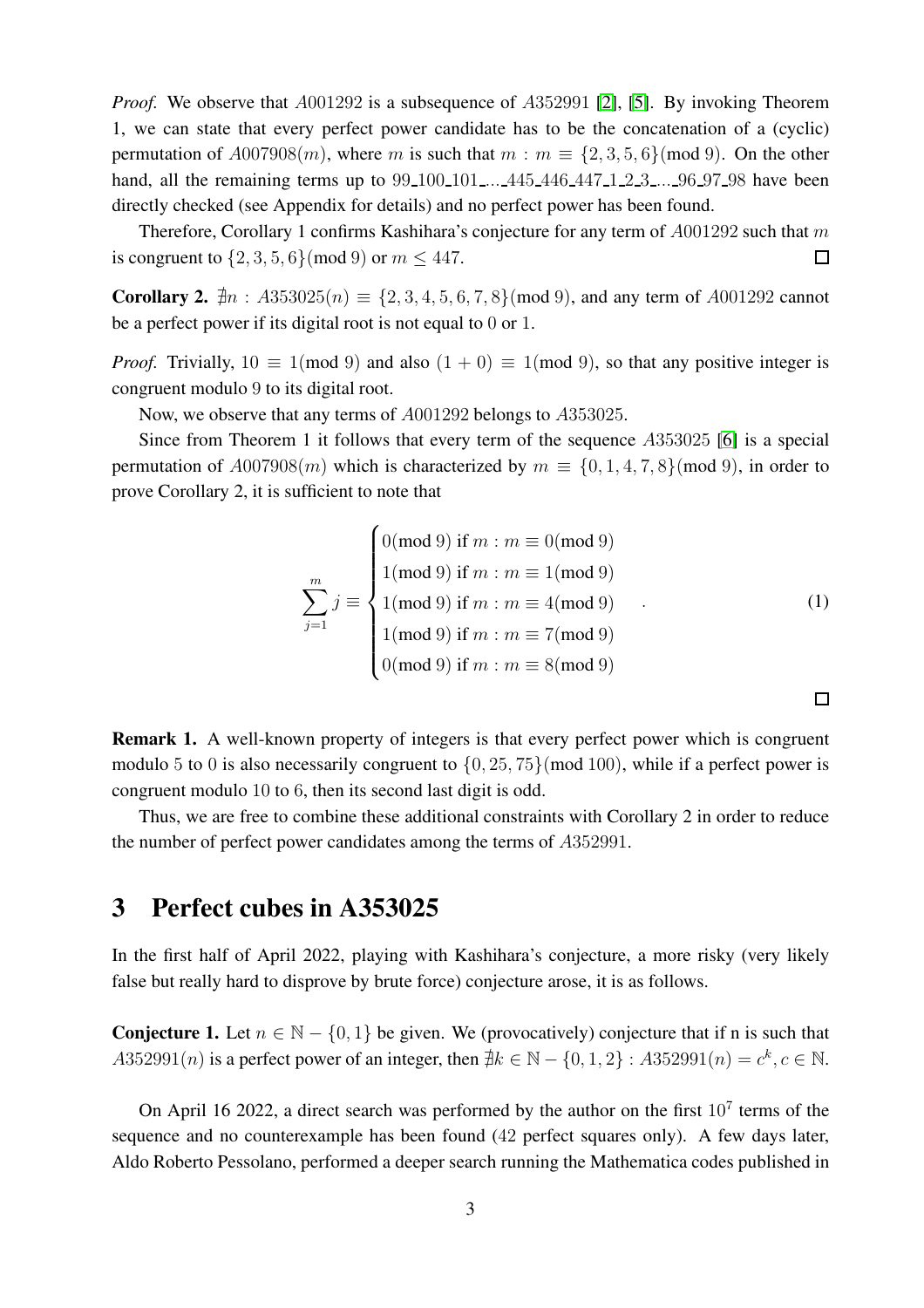Appendix, without finding any counterexample and thus confirming Conjecture 1 (at least) up to the smallest permutation of A007908(22) (i.e., for any term of A352991 which is strictly greater than 1 and smaller than 10111121314151617181920212223456789).

Remark 2. If confirmed, Conjecture 1 would imply that all the perfect powers (stricly greater than 1) in A352991 are perfect squares and nothing more (no cube, no square of square, and so forth). Nevertheless, under the (arbitrary, but perfectly reasonable) assumption of a standard probability distribution of the cubes in A352991 (i.e., we are assuming that  $\frac{|n \in \mathbb{N}: A352991(n) \le m \wedge A352991(n)|}{|n \in \mathbb{N}: A352991(n) \le m|}$  $\frac{352991(n)≤m\land A352991(n)$   $\frac{1}{3}$   $\cong$ | $n∈\mathbb{N}:A000578(n)≤m$ |  $\frac{\sin(8(n) \le m)}{m}$  holds for any sufficiently large  $m \in \mathbb{N}$ , we would guess the existence of infinitely many counterexamples to Conjecture 1, even if the smallest one is expected to occur in the interval  $[10^{58}, 10^{65}]$ . On the other hand, the same argument would corroborate Kashihara's conjecture, since the number of perfect powers belonging to A001292 cannot probabilistically exceed

$$
2 \cdot \sum_{k=2}^{+\infty} \left( \sum_{j=309}^{+\infty} \frac{4 \cdot j \cdot (10^{\frac{4 \cdot j}{k}} - 10^{\frac{4 \cdot j - 1}{k}})}{9 \cdot 10^{(4 \cdot j - 1)}} \right) \approx \frac{8}{9} \cdot \sum_{j=309}^{+\infty} \frac{j \cdot (10^{\frac{4 \cdot j}{2}} - 10^{\frac{4 \cdot j - 1}{2}})}{10^{(4 \cdot j - 1)}} \approx 0. \tag{2}
$$

Additional open problems. *Does the sequence A353025 have infinitely many perfect squares, infinitely many perfect cubes, infinitely many perfect squares of squares, and so forth? Which is the smallest nontrivial perfect cube (if any) belonging to A353025* (we point out that all the terms greater than one and below  $(1.01 \cdot 10)^{40}$  have been checked without finding any cube)?

#### 4 Conclusion

Kashihara's open problem number 30 has not been completely solved yet. Even if the first part, concerning the probability that the trailing digit of  $A001292(n)$  is  $c = 1, 2, ..., 9$ , was solved by the author a dozen of years ago [\[4\]](#page-7-2), the second part and the related conjecture still needs a proof or a nontrivial counterexample (the smallest candidate has 1236 digits). Moreover, in the present paper, we have introduced a wider speculation that allow us to ask to ourselves how to find a term of the OEIS sequence  $A353025$  (disregarding  $A353025(1)$ ) which is not a perfect square; a challenging open problem, considering that there is not any perfect cube among the terms of  $A352991$  in the interval  $(1, 10^{40}]$ .

### 5 Appendix

Aldo Roberto Pessolano helped the author of the present paper by verifying Kashihara's conjecture and Conjecture 1 for a very large number of terms. All the provided Mathematica codes run on the M1 processor of his Apple MacBook Air (2020). Kashihara's conjecture has been currently tested up to the 100128-th term of A001292 and we confirm that it holds for every element of the set A001292(2), A001292(3), ..., A001292(100128).

The search reached the term 99-100 ... 446-447-1-2 ... 97-98  $\approx 9.91 \cdot 10^{1232}$  in 28823 seconds (about 8 hours of calculations) and the code is as follows: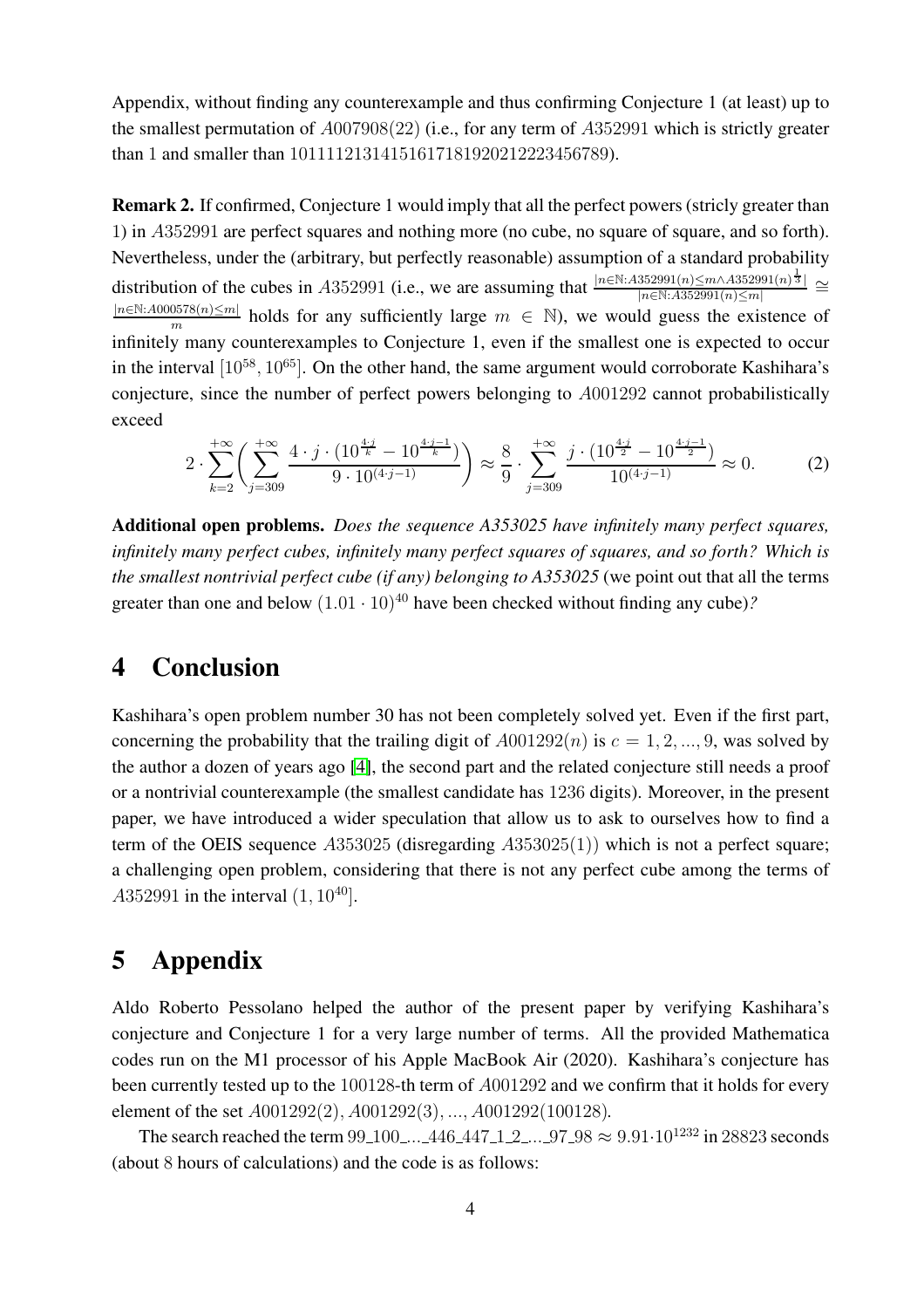```
c = True;
p = Table[Prime[q], {q, 1, 565}];
Do[rn = Range[k];n = ToExpression[StringJoin[ToString[#]&/@rn]];
If [And [Mod[n, 9] != 3, Mod[n, 9] != 6],
Do[r = RotateLeft[rn, i - 1];nk = ToExpression[StringJoin[ToString[#]&/@r]];
If[IntegerQ[nkˆ(1/#)],
Print[nk, " = ", nk^(1/#), "^", #]; c = False; Break[]
]&/@p,
\{i, 1, k\}];
If[c, Print["1..", k, " checked."], Break[]],
{k, 2, 447}]
```
About our investigation on the perfect powers in A352991, Pessolano has recently completed the direct check of every term of A352991 which falls in the interval (1, 987654322120191817161514131211110] (see the code below). As expected, the test has not returned any perfect power above two.

```
z = False;h = 3:p = Table[Prime[q], {q, 2, 10}];
q[x_, k_, d_, m_] :=(y = x^k;
If [DigitCount [y] == d, c = True;
Do[If[Not[StringContainsQ[ToString[x], ToString[i]]],c = False;
Break[],c = True],\{i, 10, m\}],c = False];
Return[c])
Do[r = Range[k];n = ToExpression[StringJoin[ToString[#]&/@r]];
If[And[Mod[n, 9] != 3, Mod[n, 9] != 6], d = DigitCount[n];
(s = \text{IntegerPart}[(10^{\degree}(\text{IntegerLength}[n] - 1))^{\degree}(1/\#)];
f = \text{IntegerPart}[(10^{\degree}(\text{IntegerLength}[n]))^{\degree}(1/\#)];
Do[If[q[x, *], d, k], Print[x, "^" , *', " = ", y];z = True; Break[], \{x, s, f\}) \&/@p; q = 2^h;While[g < n, If[q[#, h, d, k],
Print[x, "^n, h, " = ", y];z = True;Break[]]&/@{2, 3, 5, 6, 7};
h++;q = 2^h1;If[z, Break[],
Print["1..", k, " checked."]],
```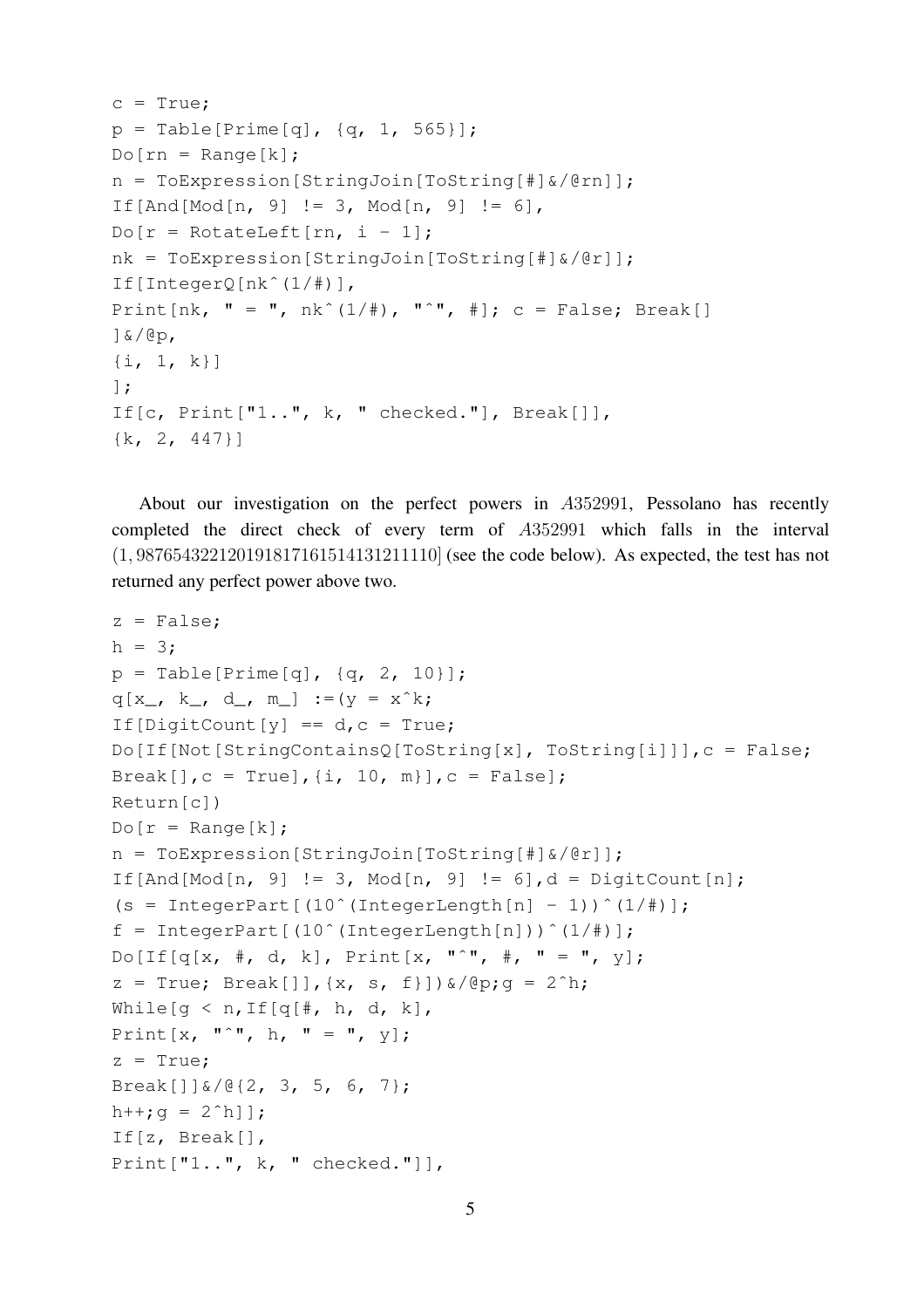{k, 2, 21}]

On the other hand, the following code returns the complete list of the smallest 42 perfect squares belonging to A352991.

```
z = 1;Do[r = Range[k];n = ToExpression[StringJoin[ToString[#]&/@r]];
If [And [Mod[n, 9] != 3, Mod[n, 9] != 6],
d = DigitCount [n];
s = IntegerPart[Sqrt[10^(IntegerLength[n] - 1)]];
f = IntegerPart[Sqrt[10ˆ(IntegerLength[n])]];
Do[y = x^2]If [DigitCount[y] == d,c = True;Do[
If[Not[StringContainsQ[ToString[y], ToString[i]]],
c = False
],
{i, 10, k}];
If [c, \text{Print}[z, " ", y]; z++)\frac{1}{2}\{x, s, f\}\frac{1}{2},
{k, 2, 10}]
```
These 42 perfect squares correspond to all the perfect powers in  $(1, 10^{16})$  belonging to  $A352991$ , while the next perfect square is  $10135681742311129$  (we observe that  $100676123^2$  is a permutation of 123 ... 16, as suggested by the statement of Theorem 1).

- 1 13527684
- 2 34857216
- 3 65318724
- 4 73256481
- 5 81432576
- 6 139854276
- 7 152843769
- 8 157326849
- 9 215384976
- 10 245893761
- 11 254817369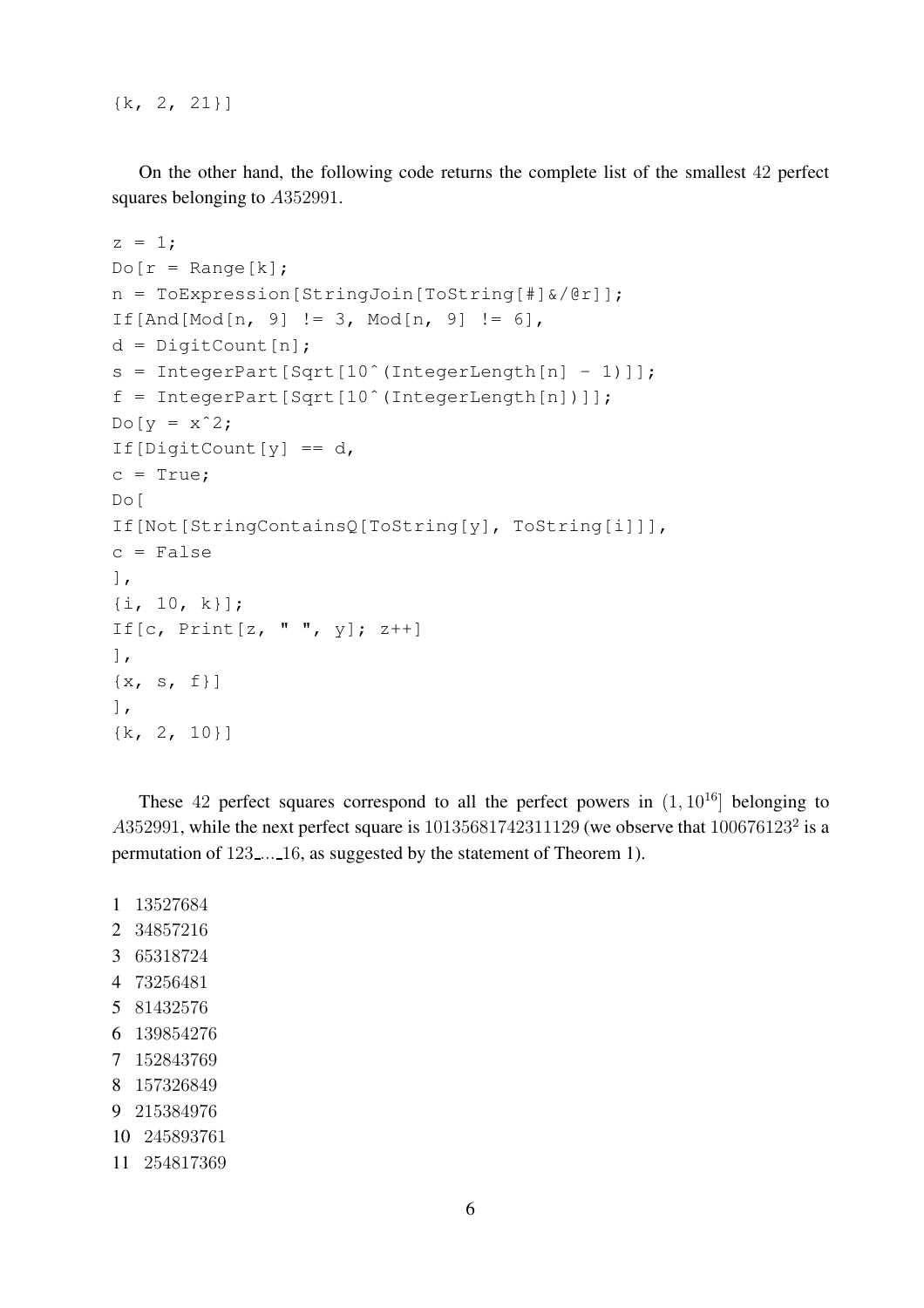| 12 | 326597184      |
|----|----------------|
| 13 | 361874529      |
| 14 | 375468129      |
| 15 | 382945761      |
| 16 | 385297641      |
| 17 | 412739856      |
| 18 | 523814769      |
| 19 | 529874361      |
| 20 | 537219684      |
|    | 21 549386721   |
| 22 | 587432169      |
| 23 | 589324176      |
| 24 | 597362481      |
| 25 | 615387249      |
| 26 | 627953481      |
| 27 | 653927184      |
| 28 | 672935481      |
| 29 | 697435281      |
| 30 | 735982641      |
| 32 | 743816529      |
| 33 | 842973156      |
| 34 | 847159236      |
| 35 | 923187456      |
| 36 | 14102987536    |
| 37 | 24891057361    |
| 38 | 27911048356    |
| 39 | 28710591364    |
| 40 | 57926381041    |
|    | 41 59710832164 |
| 42 | 75910168324    |

In the end, our tests have finally confirmed that all the perfect powers which are smaller than  $10^{34}$  and that belong to the OEIS sequence  $A352991$  are perfect squares (only). At the present time, Conjecture 1 has been tested for every integer smaller than , and no counterexample has been found yet.

### Acknowledgments

We sincerely thank Aldo Roberto Pessolano for having helped us very much with the search of perfect powers belonging to A001292 and A352991, letting us confirm Kashihara's conjecture up to  $10^{1235}$  and Conjecture 1 up to  $(1.01 \cdot 10)^{34}$ .